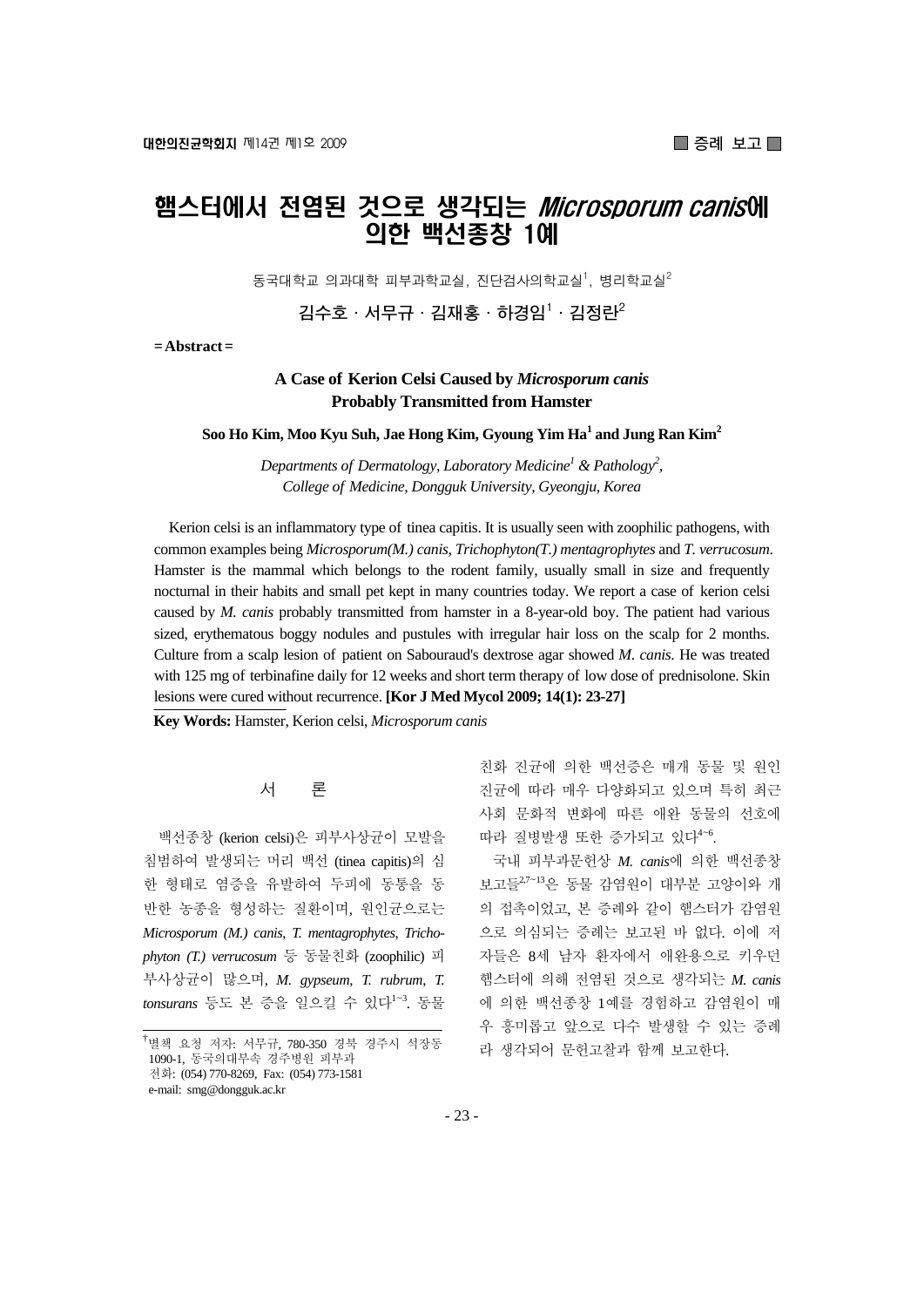증 례

환 자: 김 OO, 8세, 남자

주 소: 마루점 (vertex)과 뒤통수 (occiput) 두 피에 압통을 동반한 농포성 결절과 탈모반

현병력: 내원 2개월 전 마루점과 뒤통수 두피 에 홍반성 반과 염증성 농포가 발생한 후, 염증 부위가 점차 넓어지면서 압통을 동반한 다수의 농포성 종괴가 발생하여 개인의원에서 1개월간 치료하였으나 병변의 호전 보이지 않고, 지속적 인 농포와 압통이 있어 본원에 내원하였다.

과거력 및 가족력: 환자는 내원 8개월 전 초등 학교 근처의 문방구에서 애완용 햄스터 2마리를 구입하여 7개월간 키웠으며 햄스터를 자주 머리 에 얹고 가지고 놀았다고 하였고, 다른 동물이나 가축의 접촉은 없었다고 한다. 내월 1개월 전에 개인의원에서 햄스터에 의해 병변이 생겼을 가능



**Fig. 1.** Multiple, scaly, erythematous boggy masses with irregular hair loss on vertex and occiput of scalp

성이 있다는 이야기를 듣고 난 후 햄스터를 뒷 산에 버렸다고 하였다.

이학적 소견: 피부 소견 외 특기사항 없음

피부 소견: 마루점과 뒤통수 두피에 다수의 인 설성 홍반, 종괴 및 농포, 동전 또는 호두알 크 기의 불규칙한 탈모반이 관찰되었으며, 병변은 손으로 누르면 압통과 함께 농이 배출되었고 병 변부의 모발은 당기면 쉽게 빠졌다 (Fig. 1).

진균학적 소견: 우드등 검사상 모발은 녹색 형광을 보였고, 병변부의 모발에서 시행한 KOH 검사에서 모발 주위에 많은 균사가 관찰되었다 (Fig. 2). 병변부에서 채취한 생검조직과 농을 사 부로 사면배지에 25℃에서 8일간 배양한 결과 배지의 전면에는 희고 미세한 섬모상의 균사가



**Fig. 2.** Numerous long hyphae around the hair shaft (KOH mount,  $\times$ 200)



**Fig. 3.** A white to light yellowish, flat colony on Sabouraud's dextrose agar plate at 25 for 2 weeks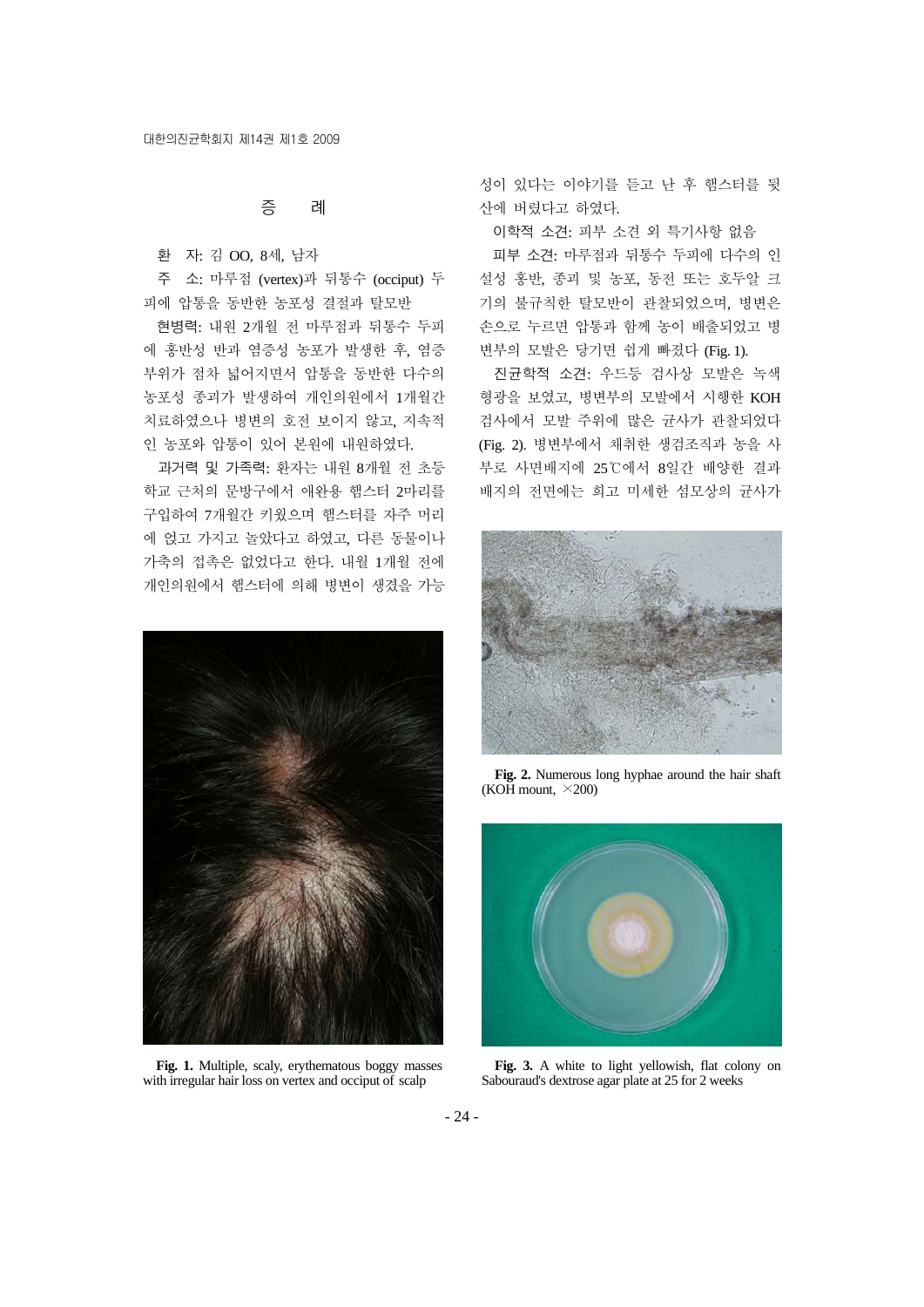

**Fig. 4.** A spindle-shaped, eight celled macroconidium with echinulated surface was shown in slide culture of *M. canis* (Lactophenol-cotton blue stain,  $\times$ 400).



**Fig. 5.** Inflammatory cells infiltration around hair follicle (H & E,  $\times$ 100)

방사상으로 비교적 빠르게 자라는 균집락을 관찰 할 수 있었으며, 배지 뒷면은 황색을 나타내었다. 또한 평판배지에 계대배양시 비슷한 소견을 보 였다 (Fig. 3). 이 집락을 슬라이드 배양표본으로 만들어 Lactophenol-cotton blue로 염색하여 현미경 으로 관찰한 결과 8개의 격벽으로 나누어진 방 추형의 대분생자를 볼 수 있었으며 벽은 두꺼운 편이고 표면에는 많은 작은 돌기가 보여 *M. canis* 로 동정하였다 (Fig. 4).

검사 소견: 일반혈액검사, 소변검사, 간기능 및 신기능 검사와 매독혈청반응 검사, 흉부 X-선 검 사, 심전도 검사는 모두 정상 범위 내지 음성이 었다.

병리조직학적 소견: 병변부에서 시행한 피부



**Fig. 6.** Numerous hyphae and spores around hair shaft (PAS stain,  $\times$ 400)

생검의 H & E 염색상 진부 상부 및 모발 주위 에서 림프구, 조직구 등의 염증세포의 침윤이 관 찰되었다 (Fig. 5). PAS 염색에서는 붉게 염색된 많은 균사와 포자가 모발 주위에서 관찰되었다 (Fig. 6).

치료 및 경과: 1일 terbinafine 125 mg, prednisolone 10 mg을 첫 1주간 투여하였으며, 이후 terbinafine 125 mg만을 경구투여하여 치료 시작 2주 후 병변부의 염증과 농양이 현저하게 줄어들 었다. 3주 간격으로 시행한 KOH 검사 및 진균 배양 검사에서 2회 연속 음성 소견을 보여 치료 시작 12주에 경구투여를 중단하였으며 탈모를 포함한 대부분의 증세가 호전되었다.

## 고 찰

인체에 감염되는 동물친화 피부사상균 중 가 장 흔한 균주는 야생 동물이나 애완 동물에서 전염될 수 있는 *M. canis*와 *T. mentagrophytes*로 알려져 있으며, 공기나 다양한 매개체를 통하여 간접적으로 사람의 피부에 옮겨질 수 있으나 주 로 직접적인 접촉에 의해 일어나게 되므로 주로 노출부위에 호발하게 된다<sup>1,6</sup>. 동물친화 피부사상 균에 의한 백선종창은 병의 경과가 빠르고 증상 이 심한 반면, 스테로이드 연고의 남용과 면역억 제제 사용 등으로 인해 발생한 사람친화 피부사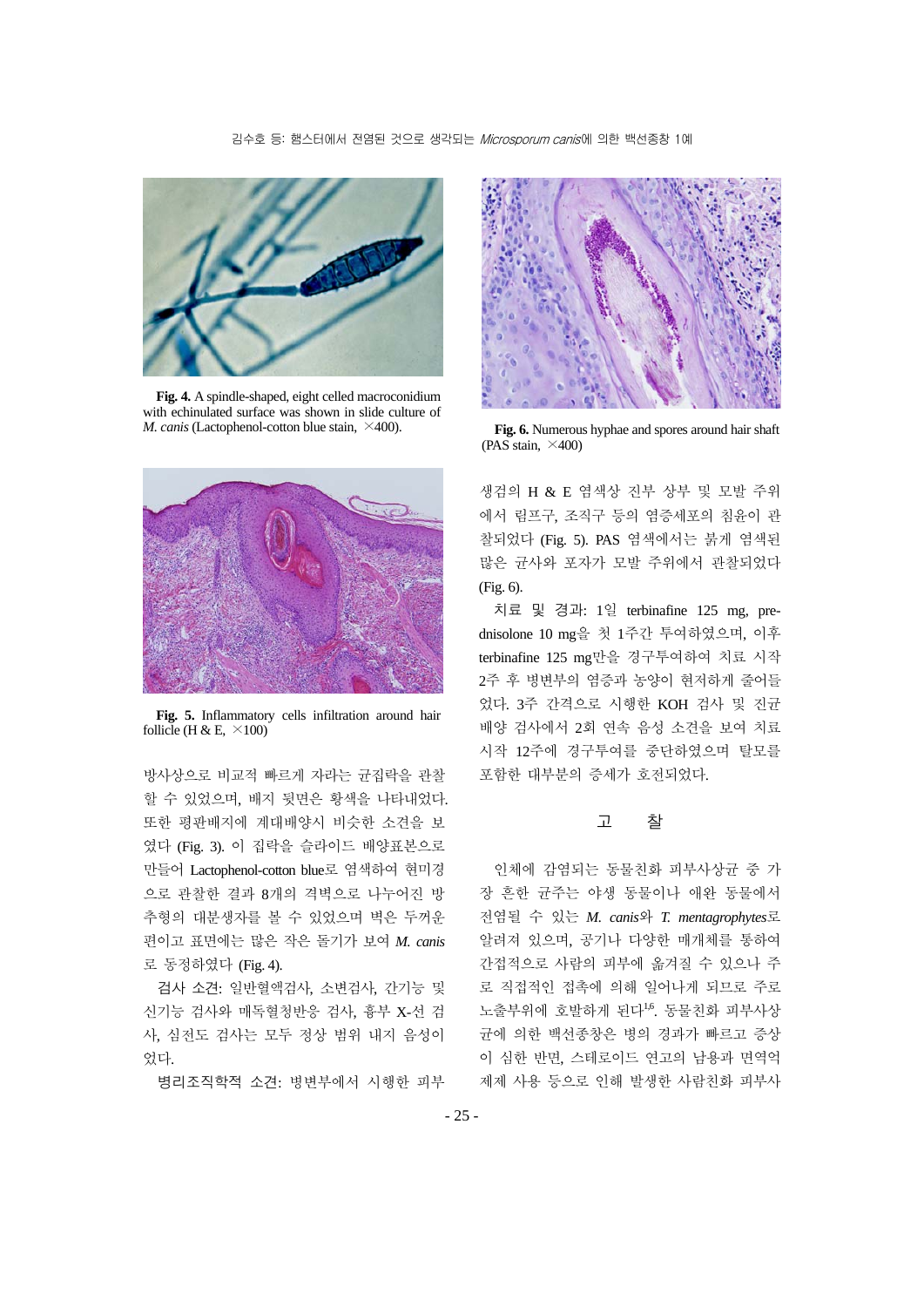상균에 의한 백선종창의 경우는 비교적 경과가 느리며 증상 또한 경하다1,14. 본 증례에서도 환자 가 평소 햄스터를 머리에 얹고 놀았다고 하며 병변부위도 노출부위인 마루점과 뒤통수 두피에 발생하였고, 비교적 병의 경과가 빨랐으며 머리 백선의 심한 형태인 백선종창이 발생하였다.

*M. canis*는 동물친화 피부사상균으로 고양이나 개가 주된 감염원이 되는 머리 백선, 얼굴 백선 및 몸 백선의 원인균으로 1970년대 후반부터 많 아지기 시작하여 현재는 머리 백선의 가장 빈번 한 원인균이다2,13. *M. canis*는 피부사상균 중 모외 사상균에 속하며 모내사상균보다 심한 염증반응 을 일으키는데, 특히 동물을 통한 감염일 경우 더 심하게 나타난다. *M. canis* 감염증은 일반적인 피부사상균과는 달리 고온다습한 여름보다 한냉 한 겨울에 많다고 알려져 있으며<sup>9</sup> 본 증례에서도 여름이 아닌 늦가을에 발생하였다. *M. canis*에 의 한 몸 백선이나 얼굴 백선은 대부분 동전 크기 이하의 작은 원형 혹은 난원형 반이 다발성으로 나타나는 것이 특징이며, 머리 백선은 경미한 염 증반응 및 탈모와 함께 다량의 인설로 덮힌 회 색판의 소견을 보이는 비염증형과 농포성 모낭 염에서 백선종창에 이르는 소양감 혹은 동통을 수반한 심한 염증성 소견을 보이는 염증형 모두 발생할 수 있다10. *M. canis*에 의한 백선종창은 국 내 피부과문헌상 총 33예2,7~<sup>13</sup>가 보고되어 있으며 감염원의 대부분은 고양이와 개이었고 본 증례와 같이 햄스터가 감염원으로 의심되는 *M. canis*에 의한 백선종창은 아직 보고된 바 없다. 저자들은 햄스터가 감염원인 것을 밝히려고 하였으나 내 원 1개월 전에 햄스터를 버려 햄스터에 대한 조 사는 할 수 없었으나 환자가 다른 애완 동물이나 가축에 접촉한 병력이 없어 햄스터에 의한 감염 으로 추측된다.

최근 국내에서도 사회 문화적 발달과 함께 취 미생활 다양화로 인해 많은 애완 동물이 수입 되고, 해외여행의 증가와 외국과의 국제교류가 증가됨에 따라 다양한 동물과의 접촉빈도가 증 가하고 있다<sup>4</sup>~<sup>6</sup> . 이러한 애완 동물 중 하나인

햄스터는 설치목 (Order Rodentia), 다람쥐 아목 (Suborder Squirrel), 쥐과 (Family Muridae), 햄스터 아과 (Subfamily Cricetinea)에 속한다<sup>15</sup>. 햄스터 자 체에서 백선증은 드물게 발생하는데 원인균은 대부분 *T. mentagrophytes*이고 드물게 *M. canis*도 백선증을 일으킬 수 있으며, 보통 임상 증상이 없거나 부러진 털을 동반하는 인설성의 병변이 보인다<sup>16</sup><sup>~</sup>18. 이와 같이 햄스터 자체의 백선증은 고양이와 개와 같은 다른 동물과는 다르게 증상 이 없거나 경미하여 알 수 없기 때문에 환자가 백선증이 있는 햄스터와 접촉하게 되고 사람한 테 쉽게 전파되리라 생각된다. 국내 피부과문헌 상 햄스터와 접촉한 후 인체에 발생한 백선증은 김 등<sup>15</sup>이 *T. mentagrophytes*에 의한 몸 백선 1예 를 처음 증례보고하였고, 이 등6이 동물 접촉에 의한 백선증 연구의 일부분으로 햄스터가 감염원 인 *M. canis*에 의한 감염 2예, *T. metagrophytes*에 의한 감염 2예, *M, gyseum*에 의한 감염 2예, 기타 미동정 2예를 포함하여 총 8예가 보고되어 있다. 최근 애완용으로 햄스터를 기르는 경우가 많으므 로 앞으로 이와 같이 햄스터가 감염원인 백선증 이 많이 발생하리라 생각된다.

동물친화 진균에 의한 감염은 임상 증상에 비 해 비교적 치료가 잘되며, 원인 균주의 감수성의 차이가 있으므로 적절한 약제의 선택이 중요하다. 또한 피부병변이 없는 보균기간이 있을 수 있으 므로 주의 깊은 관찰이 필요하다6,15. 본 증의 치 료로서 griseofulvin, terbinafine, itraconazole 등의 경구용 항진균제가 효과적이고, 치료 첫 주 동안 에 스테로이드 사용은 반흔과 영구 탈모를 방지 하고 동통과 종창을 줄이는데 도움이 된다<sup>1</sup>. 본 증례에서도 terbinafine 및 prednisolone을 첫 1주 간 경구투여한 후, 11주간 terbinafine을 추가 경 구투여하여 탈모를 포함한 대부분의 증세가 호 전되었다.

## **REFERENCES**

1. Verma S, Heffernan MP. Superficial fungal infection: